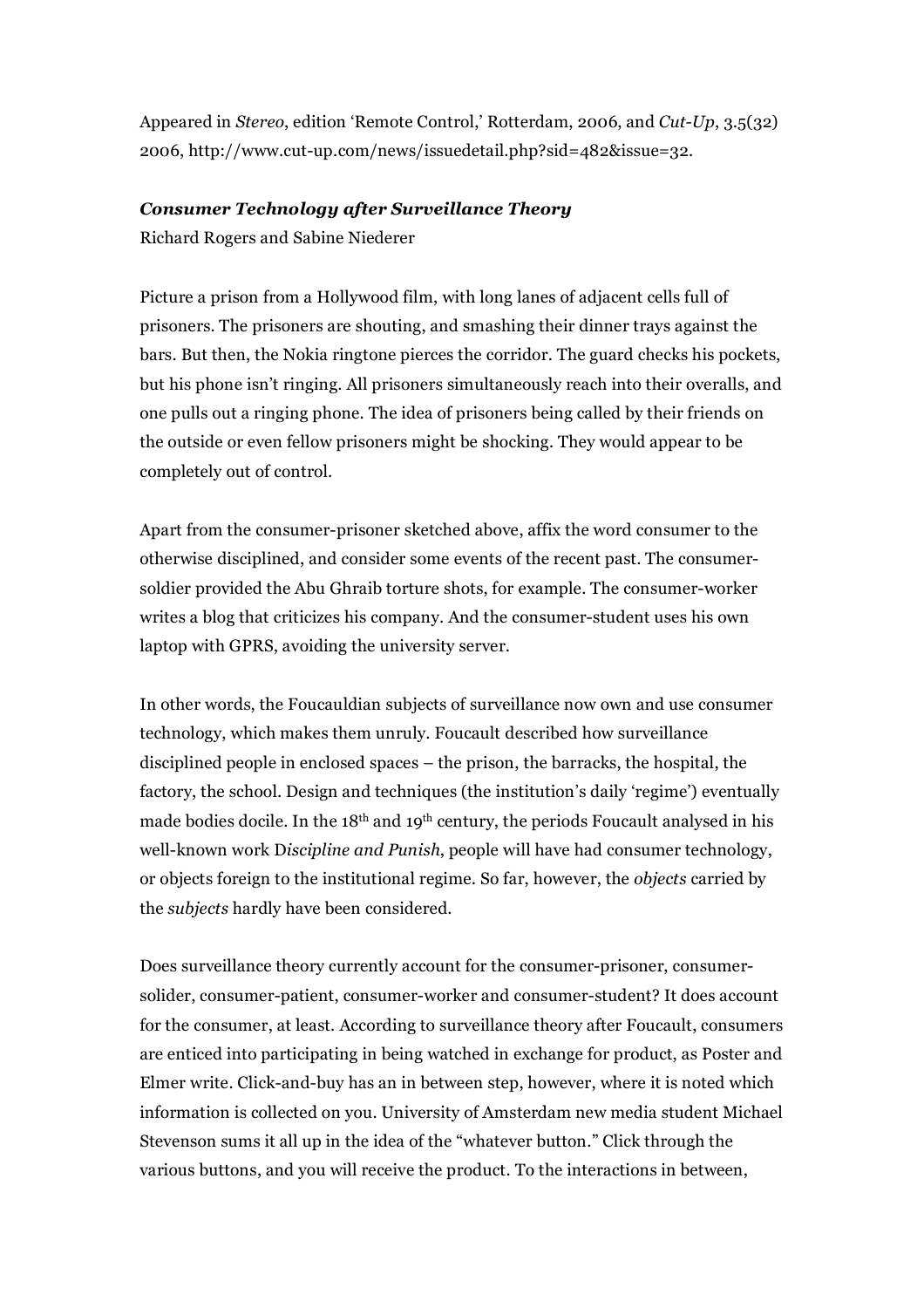you'll say, "whatever." There is a sense of docility and perhaps futility in Stevenson's notion, which surveillance theorists keep in mind, too. To participate in consumer society, you have to be watched. It's not so much that resistance is futile. It's more that you wouldn't if you could. "Whatever."

Click-and-buy has one of its finer moments in the patented 'one-click' system by Amazon, which frees the consumer from the "whatever" step. To be able to consume product the fastest, in a single click, you must have all your data pre-filled, well formed and fresh. Thomas Elsaesser has suggested that our databody – the set of personal details that grants us access to product – must remain well groomed, so as to get it ready for the day, like brushing one's teeth in the morning.

Theorists and consumers alike are already familiar with consuming at pace. For some time now, surveillance has allowed the docile to consume not product but space, as through airports to the next remote comfort lounge, Castells writes. Docile bodies moving quickly is an unfamiliar image, for we are more accustomed to the Orwellian motion pictures – hordes of the similarly clad ambulating like sleep-walkers, whether in factory outfits or in late 1940s business suits, hats and shoes. Surveillance and disciplining regimes once drained energy, and slowed commerce. To resist, factory workers would 'pace' themselves, and perhaps strike. Surveillance used to slow money and people down. Nowadays, it speeds things up.

As with Orwell in *1984*, the most highly surveilled remain the 'kinetic elite,' able to consume dedicated flow space by passing quickly through gateways. The lesser surveilled wait in line, sadly, for economy class check-in, with too much luggage. They hurry up and wait, caught repeatedly by Deleuzian fencing. Deleuze took issue with Foucault, saying that the password society has overtaken the panoptic. Surveillance no longer reforms bodies, but rather grants physical access. Passing swiftly are those with databodies in good shape. As Peter Adey writes, waiting at customs at Schiphol Airport and watching businessmen arch their necks for the eyescanner is a Deleuzian moment by Privium.

To theorists, artists, activists and NGOs, awareness may bring change. We should know how much we participate in the surveillance society, and that not possessing the Albert Heijn supermarket's loyalty card is the equivalent in surveillance thought to being punished (pay more). To raise consumer consciousness, Stevenson proposes that the Albert Heijn supermarkets install an additional viewing screen. As soon as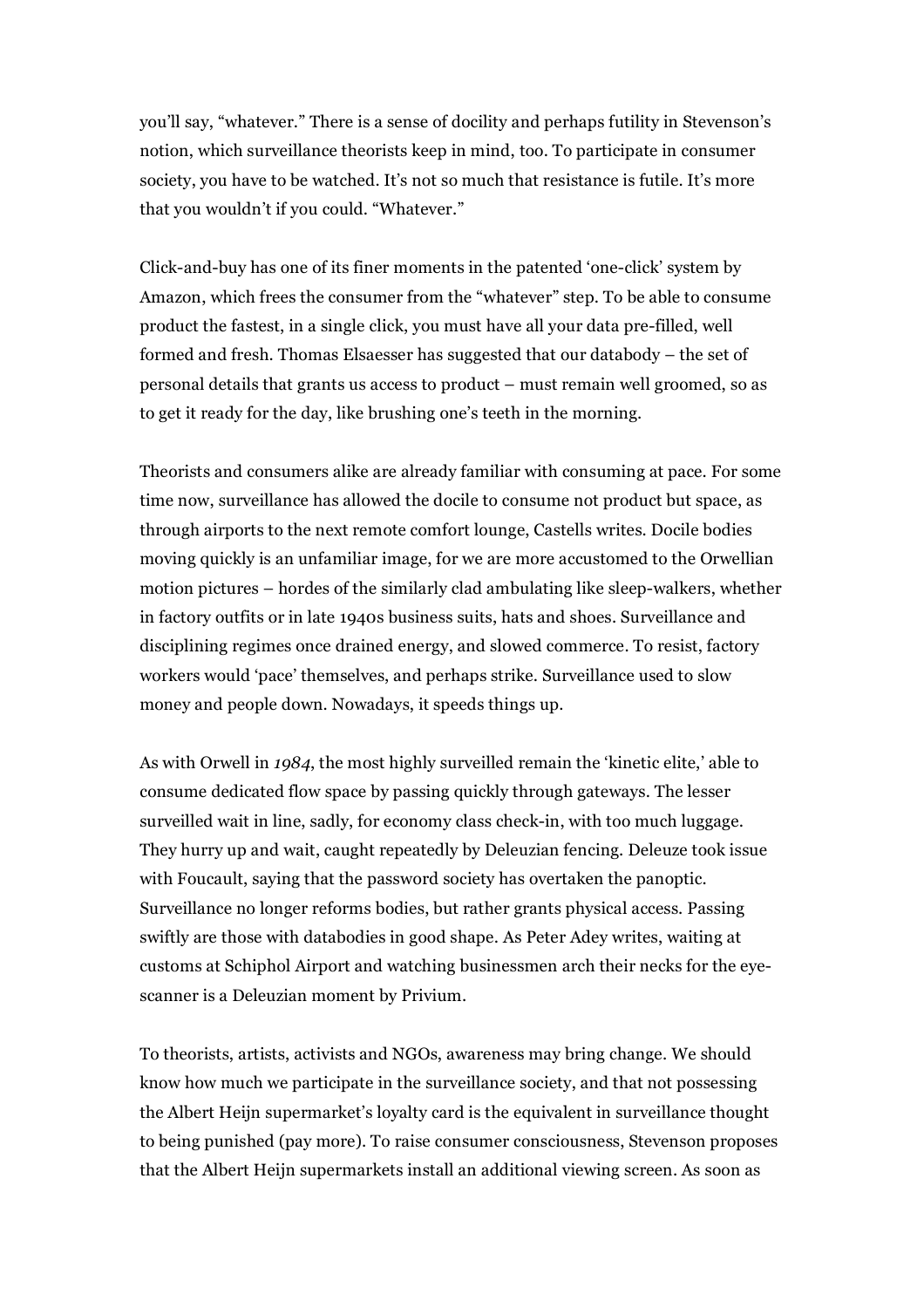the loyalty card is scanned and you're awarded with your discounted items, you also see the dynamic back-end, or what Lev Manovich has called new media: capture, store, interface, search. Perhaps consumers would like to see their shopper-profiles when they check out. Corporate research departments also scout awareness-raising projects. It is in this context that Eric Kluitenberg calls artist-designer projects accidental, unpaid beta testing.

Another strategy for dealing with the surveillance society lies in databody self-help. The aware and profiled consumer may try to reassert his idiosyncrasy, becoming less like consumer shop-alikes, and more a unique, special individual. "I want to be me, not them," the shopper may say, looking at the profiling machine with back-end transparent. "Can I escape from this particular rendering of myself? Can I recompile my *dataself*?" First, here's a poignant example of how the self is taken over by data capture, storage, algorithm, and recommendation, and how the consumer tries to reassert himself through interactions with his TV and digital video recorder.

In 2002, the Wall Street Journal wrote:

Mr. Iwanyk, 32 years old, first suspected that his TiVo thought he was gay, since it inexplicably kept recording programs with gay themes. A film studio executive in Los Angeles and the self-described "straightest guy on earth," he tried to tame TiVo's gay fixation by recording war movies and other "guy stuff."

"The problem was, I overcompensated," he says. "It started giving me documentaries on Joseph Goebbels and Adolf Eichmann. It stopped thinking I was gay and decided I was a crazy guy reminiscing about the Third Reich."

Of course the user may not like what a machine has captured, stored and algorithmically recommended. Subsequently, he tries to make his databody cooperate with his current preferences, so as to improve his future profile. (There is yourself, and a simulation of a future self, as Bogard writes.) The question concerns whether consumer technology will allow him to re-establish himself. For example, can he clear his history? Previously expressed preferences may cast unwanted shadows on the future.

The larger question concerning consumer technology has to do with whether it needs to know about you in order for you to consume it. This is familiar ground. To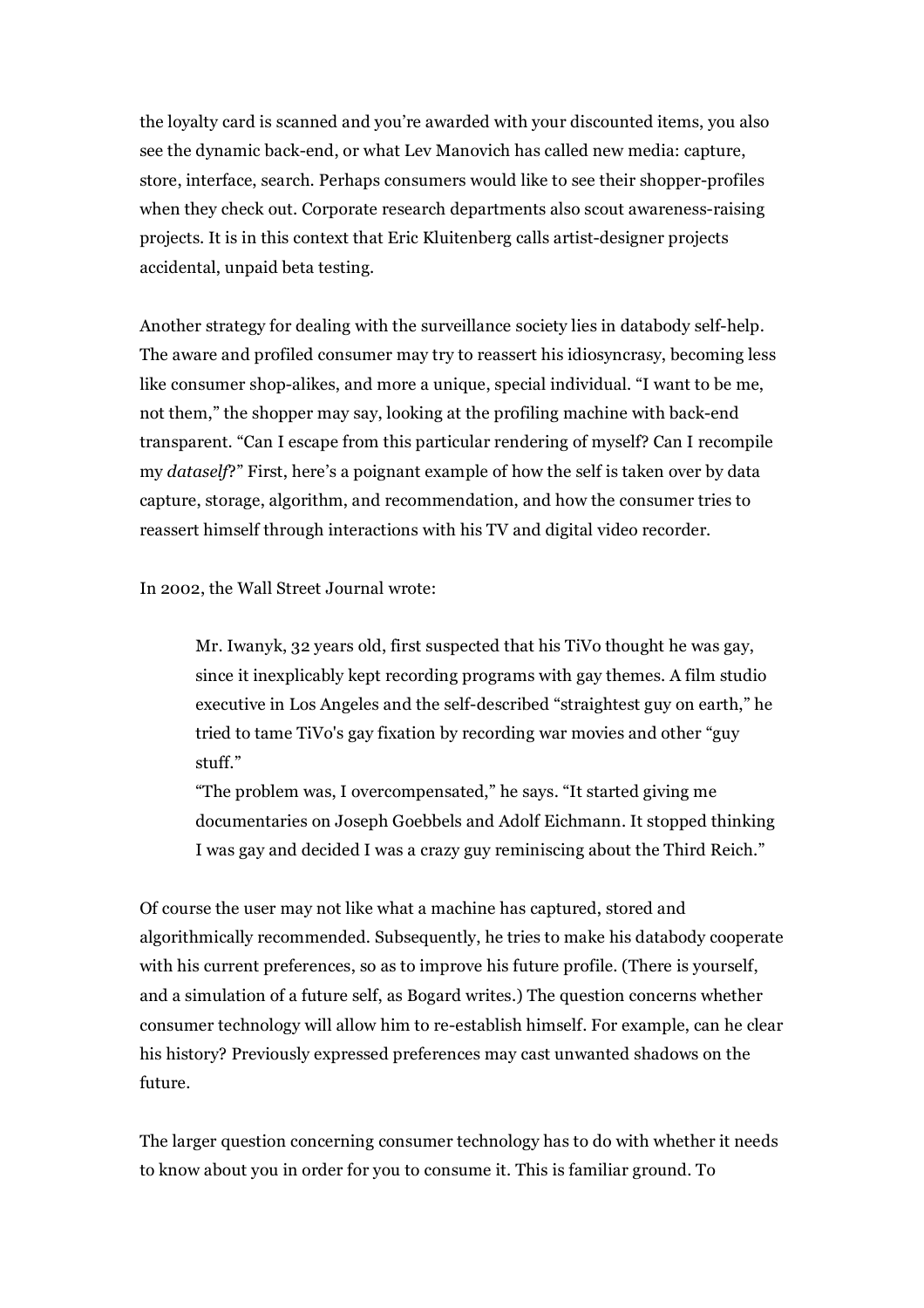consume space, no longer can you be anonymous, like Benjamin's *flâneur* once was. The *flâneur* was able to blend into the urban crowd. Up until the 1950s one could board an ocean liner, and disappear. Board an airplane these days and you re-appear. The current impossibility of anonymous movement has been captured in the notion of the 'disappearance of disappearance,' as Haggerty and Ericson put it.

The disappearance of disappearance is evident in the consumer city, as the *flâneur* and the anonymous shopper are on the verge of extinction. Moreover, in consuming product, as opposed to space, surveillance is no longer limited to the (kinetic) elite. Everyday people, the under-surveilled progs in Orwell's terms, or the data-challenged queued up in airports in Deleuzian language, are increasingly the subjects of surveillance. The question remains whether the unruly consumer-prisoner, consumer-soldier, consumer-patient, consumer-worker and consumer-student are using products without surveillance built in. Which consumer technology is still available without it? (Consider buying professional grade technology, and set mode to manual.)

## **References**

Peter Adey (2004), "Secured and Sorted Mobilities: Examples from the Airport," *Surveillance & Society*, 1(4), 500-519.

Walter Benjamin (1999), *The Arcades Project*, trans. Howard Eiland and Kevin McLaughlin, Cambridge, MA: Harvard University Press.

William Bogard (1996), *The Simulation of Surveillance*, Cambridge: CUP.

Manuel Castells (1996), *The Rise of the Network Society*, Oxford: Blackwell.

Gilles Deleuze (2002), "Postscript on Control Societies," in Thomas Levin, Ursula Frohne and Peter Weibel (eds.), *Ctrl Space: Rhetorics of Surveillance from Bentham to Big Brother*, Cambridge, MA: MIT Press, 317-321.

Greg Elmer (2003), "A Diagram of Panoptic Surveillance," *New Media & Society*, 5(2), 231-247.

Thomas Elsaesser (2005), personal communication, 20 December.